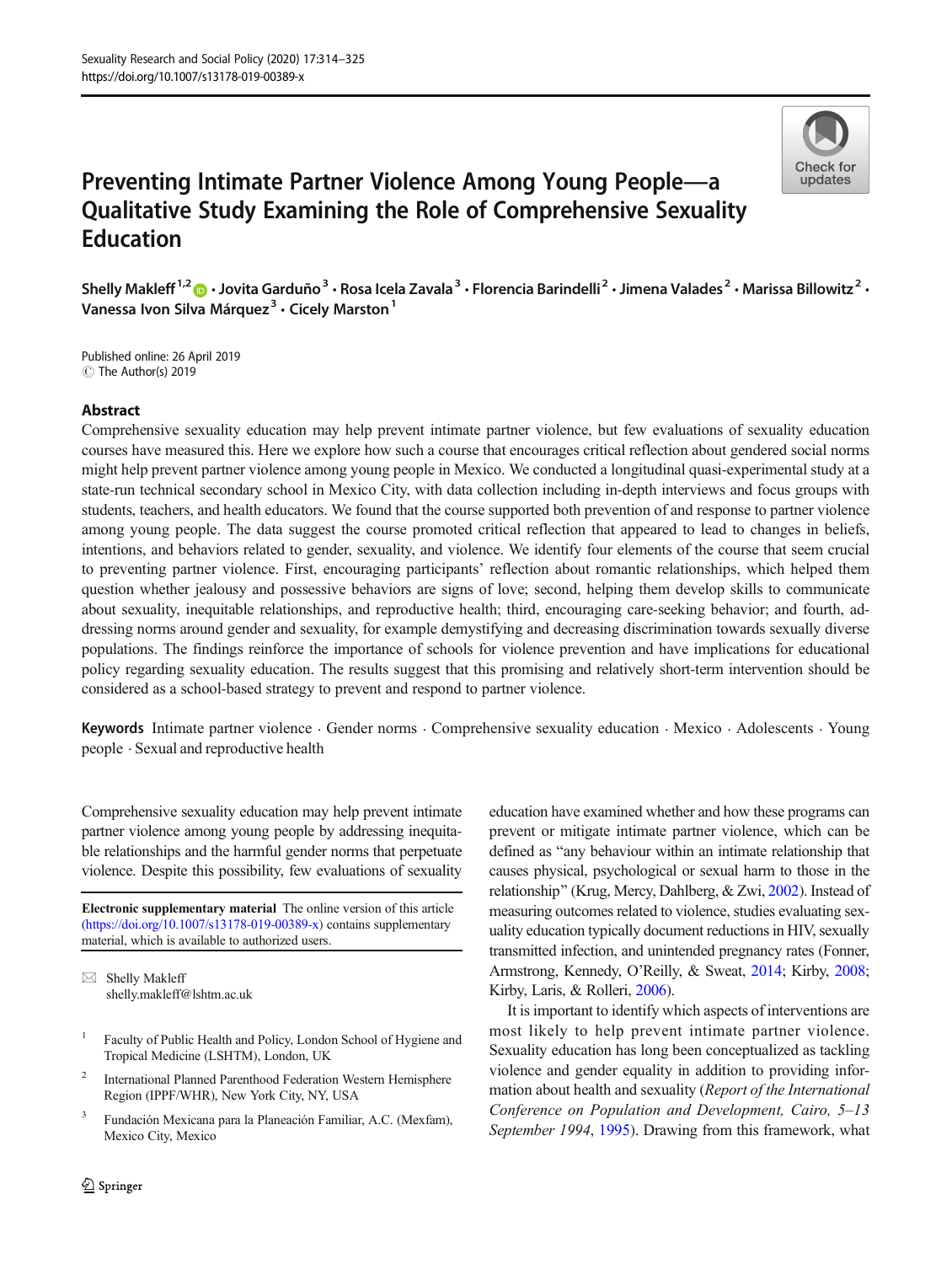is termed an "empowerment approach" to sexuality education incorporates content about gender and power to promote equitable relationships (Haberland & Rogow, [2015;](#page-10-0) UNFPA, [2015](#page-11-0); United Nations Educational Scientific and Cultural Organization, [2018](#page-11-0)). According to a comprehensive review of 22 studies, sexuality education and HIV prevention programs that address the topics of gender and power dynamics within intimate partnerships are five times more likely to reduce rates of sexually transmitted infection and unintended pregnancy than programs that exclude these topics (Haberland, [2015\)](#page-10-0). The same review concludes that it is important to incorporate gender and power as themes in sexuality education in order to address harmful gender norms and "increase the chances that young people will have relationships characterized by equality, respect and nonviolence." A qualitative study in Cambodia and Uganda similarly found that comprehensive sexuality education holds promise to prevent violence against women and girls by promoting gender equitable attitudes, life skills, and changes in community norms (Holden, Bell, & Schauerhammer, [2015](#page-10-0)).

Gender norms and other social norms influence the perpetration of violence (Instituto Nacional de Salud Pública, [2015](#page-10-0); Jewkes, Flood, & Lang, [2015](#page-10-0)). For instance, the IMAGES study in Brazil, Chile, and Mexico found that perpetration of partner violence is associated with behaviors and beliefs corresponding with dominant expressions of masculinity (Barker, Aguayo, & Correa, [2013\)](#page-9-0). Norms also reflect social expectations in terms of gendered behaviors, including sexual behaviors and preferences—for instance defining socially acceptable ways to behave in relationships or express one's sexuality (Marston, [2005](#page-11-0); Pulerwitz & Barker, [2008](#page-11-0)). Gender norms are of particular relevance for young people, who are in the process of gender socialization (Blum, Mmari, & Moreau, [2017](#page-10-0); Chandra-Mouli et al., [2017](#page-10-0)). Social norms related to gender and sexuality may even be reinforced in school settings, which are often heteronormative (Toomey, McGuire, & Russell, [2012](#page-11-0); Youdell, [2005](#page-11-0)); some of these norms may be a source of not only partner violence but also interpersonal violence in schools, such as bullying based on gender identity or sexual orientation.

Across diverse contexts and types of interventions, a "gender-transformative" approach—aiming to shift social norms, particularly harmful gender norms—has been shown to be a central component of programs that reduce partner violence (Ellsberg et al., [2015;](#page-10-0) Fulu & Kerr-Wilson, [2015](#page-10-0); Heise, [2011;](#page-10-0) Jewkes et al., [2008;](#page-10-0) Pulerwitz et al., [2010](#page-11-0); Ricardo, Eads, & Barker, [2011](#page-11-0); Rottach, Schuler, & Hardee, [2009;](#page-11-0) Verma et al., [2008](#page-11-0)). A promising strategy for interventions that aim to shift social norms is to work with a group of individuals who will become agents of change to influence their community (Cislaghi & Heise, [2018](#page-10-0)). This approach is used by Hombres Unidos Contra La Violencia Familiar (Men United Against Family Violence), a violence prevention program working with Hispanic men in the USA that

demonstrated promising results such as participants rethinking their ideas about violence and engaging in conversations in their community about partner violence (Nelson et al., [2010\)](#page-11-0). The SASA! program in Uganda also takes this approach, and the program has contributed to more egalitarian relationship dynamics as well as being associated with reductions in reported intimate partner violence (Kyegombe et al., [2014;](#page-10-0) Starmann et al., [2017\)](#page-11-0). Evaluations of both these programs also identified facilitator-led group discussion as a key strategy to encourage reflection about violence-related social norms (Kyegombe et al., [2014](#page-10-0); Nelson et al., [2010\)](#page-11-0). These strategies to shift social norms, as well as other elements that are considered central to prevention of partner violence, are also included in international standards for comprehensive sexuality education (United Nations Educational Scientific and Cultural Organization, [2018](#page-11-0)). However, these guidelines are not always implemented (Montgomery & Knerr, [2018](#page-11-0)) and so the effects of well-implemented sexuality education programs on violence prevention remain unclear. Whether sexuality education that adopts an empowerment approach and addresses harmful gender norms can prevent intimate partner violence in different settings—and how it might do this—requires further investigation.

In addition to the scarcity of research evaluating how sexuality education may address partner violence, there are further gaps in the literature about prevention. For example, there is little research in low- and middle-income countries about the "primary prevention" of partner violence—intervening to prevent violence before it takes place (Arango, Morton, Gennari, Kiplesund, & Ellsberg, [2014;](#page-9-0) Ellsberg et al., [2015\)](#page-10-0). We also lack evidence about effective strategies that prevent partner violence among adolescent girls (Blanc, Melnikas, Chau, & Stoner, [2013\)](#page-10-0), who may be at elevated risk of this type of violence (Abramsky et al., [2011;](#page-9-0) Morrison, Ellsberg, & Bott, [2007](#page-11-0); World Health Organization, [2013\)](#page-11-0). The growing literature on violence prevention calls for more research in low- and middle-income countries that examines not only program effectiveness but also how the process of change happens (Fulu & Kerr-Wilson, [2015](#page-10-0); Kyegombe et al., [2014;](#page-10-0) Starmann et al., [2017](#page-11-0)). This longitudinal study responds to these gaps in evidence by examining the mechanisms through which a comprehensive sexuality education intervention in Mexico may support the prevention of intimate partner violence among young people.

Intimate partner violence is common in Mexico: According to recent estimates, 44% of women aged 15 years and older in Mexico report at least one incident of partner violence in their lifetime (Instituto Nacional de Estadística y Geografía, [2018b\)](#page-10-0). In a different study, over half of students surveyed at the Mexican National Polytechnic Institute reported ever experiencing romantic jealousy in a relationship (Tronco Rosas & Ocaña López, [2012](#page-11-0)). In addition, 10% of women and 13% of men reported having exerted controlling behaviors,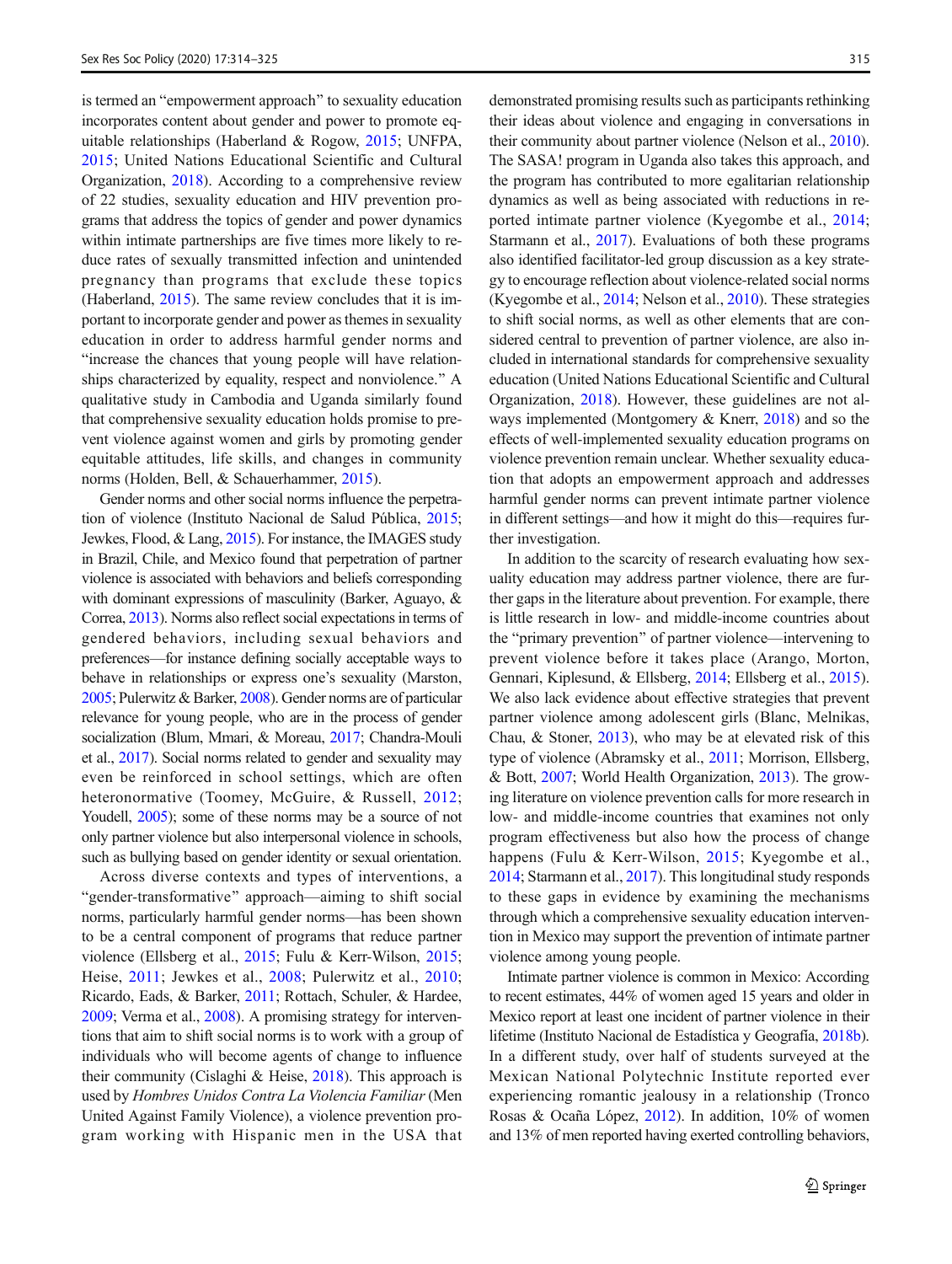such as monitoring a partner's cell phone, email, or social media, more than once in a relationship (Tronco Rosas & Ocaña López, [2012\)](#page-11-0). The researchers note that these behaviors are often perceived as displays of caring but may indicate or lead to relationship violence (Tronco Rosas & Ocaña López, [2012\)](#page-11-0).

Nearly 39% of the Mexican population is younger than 20 years old (Instituto Nacional de Estadística y Geografía, [2018a\)](#page-10-0) and the country has high rates of school attendance (98% in primary and 79% in secondary school) (United Nations Children's Fund, [2015\)](#page-11-0). Despite some opposition in Mexico, school-based sexuality education in Mexico has potential for substantial reach (Chandra-Mouli, Gómez Garbero, Plesons, Lang, & Corona Vargas, [2018](#page-10-0)) and could contribute to violence prevention. In 2016, Fundación Mexicana para la Planeación Familiar (Mexfam), a non-governmental organization that provides clinical and community-based health care services in Mexico, revised its comprehensive sexuality education curriculum to include content explicitly aimed at preventing intimate partner violence. This work built on prior versions of the program that had been found to improve communication about sexuality among young people and influence gender norms (Marston, [2004](#page-10-0)).

The updated comprehensive sexuality education course comprises 20 hours of curriculum delivered over a semester in weekly sessions by young people (aged 30 or younger) who are staff health educators for Mexfam's Gente Joven ("Young People") program. The course uses a gender-transformative approach, tackles gender and power dynamics as cross-cutting themes, and includes a comprehensive set of topics including sexuality, intimate partner violence, unintended pregnancy, and relationships. The course employs participatory techniques and encourages critical reflection on violence and gendered social norms. Students are given information on where and how to seek support for sexual and reproductive health and violence and are told about their right to seek health services. For brevity, in this paper we will refer to the comprehensive sexuality education course with a violence prevention component run by Mexfam as "the course," and unless stated otherwise, all mention of violence refers to intimate partner violence.

Mexfam partnered with International Planned Parenthood Federation/Western Hemisphere Region and the London School of Hygiene and Tropical Medicine to pilot, implement and evaluate their updated comprehensive sexuality education course using mixed methods of data collection. This article presents participant experiences as well as how the course appears to support the process of prevention and response to intimate partner violence.

In 2017 and 2018, we conducted a longitudinal quasiexperimental study in Mexico City. The analysis presented

## **Methods**

in this article reflects primarily qualitative data focusing on the intervention group. Baseline sociodemographic and descriptive statistics for the intervention group are presented in Table [1](#page-3-0); further quantitative analysis is not yet complete and is not presented here. The study took place at a state-run technical secondary school located in a commercial zone of the Tlalpan area in the southern part of the city. The school operates morning and afternoon sessions, each with different students and teachers, delivering vocational training in subjects such as automotive mechanics and food preparation. Students are primarily from lower-middle income families from Mexico City (Gómez Espinoza, [2006\)](#page-10-0), and travel to the school from different parts of the city. We first conducted a pilot in one classroom of the afternoon session and then used a coin toss to assign the school's morning program to receive the course the following semester, with three classrooms participating.

We aimed to explore the ways the course may contribute to preventing partner violence, in line with the call for studies that examine the mechanisms of violence prevention (Starmann et al., [2017](#page-11-0)). In the planning phase, program and research staff collaboratively developed a series of hypotheses about how the program might affect participants, for example learning to identify different types of partner violence, shifting attitudes about violence and gender norms, sharing information about violence, gender or sexuality with peers, seeking support and services if they experience violence, and ultimately experiencing less violent or more equitable relationships. We grouped these hypotheses into what we termed a "theory of change" (Breuer, Lee, De Silva, & Lund, [2016](#page-10-0); Silva et al., [2014\)](#page-11-0), which informed the data collection methods and data analysis.

Students in the intervention classrooms were told by school officials that they were expected to participate in the comprehensive sexuality education course during a weekly tutoring session, but that taking part in the study was optional. Students who were 14 to 17 years old, provided informed consent, and obtained parental consent were eligible to participate in the study. Of the 185 students receiving the course in the pilot and intervention semesters, 157 (85%) were eligible and agreed to participate in this study. They were asked to complete a baseline questionnaire in which they self-reported age, sex, relationship status, sexual history, and experience of intimate partner violence. We used these baseline responses from students receiving the intervention to purposively select a subsample for qualitative data collection that was heterogeneous with regard to the reported characteristics. In addition, some students who were not originally sampled approached the research team and asked to participate in interviews or focus groups. If eligible for the study, they were invited to participate even if they had not completed a baseline questionnaire. In total, 47 students (30% of students receiving the intervention) comprised the subsample participating in interviews and focus groups. Table [1](#page-3-0) presents baseline sociodemographic and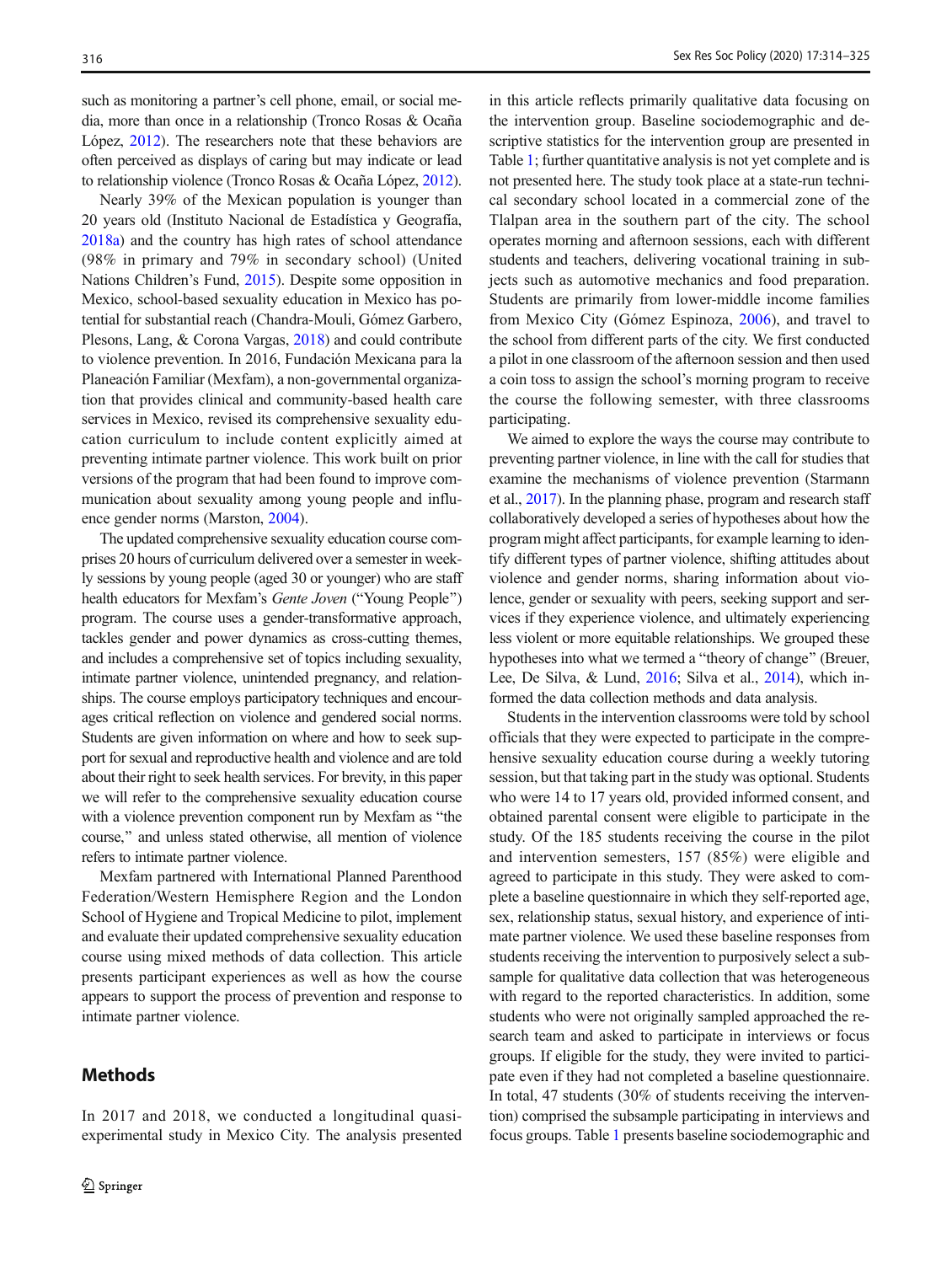<span id="page-3-0"></span>Table 1 Characteristics at baseline of participants in Mexfam's comprehensive sexuality education intervention

|                                   | Interview and focus<br>group participants <sup>a</sup><br>$(n=39)^{b}$ | All baseline survey<br>respondents<br>$(n = 124)^{c}$ |  |
|-----------------------------------|------------------------------------------------------------------------|-------------------------------------------------------|--|
| <b>Sex</b>                        |                                                                        |                                                       |  |
| Male                              | 59%                                                                    | 55%                                                   |  |
| Female                            | 41%                                                                    | 45%                                                   |  |
| Age                               |                                                                        |                                                       |  |
| 14                                | 26%<br>27%                                                             |                                                       |  |
| 15                                | 67%                                                                    | 60%                                                   |  |
| 16                                | 8%                                                                     | 12%                                                   |  |
| 17                                | $0\%$                                                                  | $1\%$                                                 |  |
| Sexual orientation                |                                                                        |                                                       |  |
| Gay                               | 3%                                                                     | 5%                                                    |  |
| <b>Bisexual</b>                   | 18%                                                                    | 10%                                                   |  |
| Heterosexual                      | 72%                                                                    | 76%                                                   |  |
| Prefer not to say                 | 8%                                                                     | 7%                                                    |  |
| Do not know/no response           | $0\%$                                                                  | 2%                                                    |  |
| Ever had relationship             |                                                                        |                                                       |  |
| Yes                               | 72%                                                                    | 70%                                                   |  |
| No                                | 26%                                                                    | 28%                                                   |  |
| No response                       | 3%                                                                     | $2\%$                                                 |  |
| Ever had sexual contact           |                                                                        |                                                       |  |
| Yes                               | 41%                                                                    | 38%                                                   |  |
| N <sub>0</sub>                    | 33%                                                                    | 37%                                                   |  |
| Prefer not to say                 | 23%                                                                    | 23%                                                   |  |
| No response                       | 3%                                                                     | $2\%$                                                 |  |
| Ever had sex without wanting to   |                                                                        |                                                       |  |
| Yes                               | 10%                                                                    | 10%                                                   |  |
| N <sub>0</sub>                    | 72%                                                                    | 75%                                                   |  |
| Prefer not to say                 | 15%                                                                    | 14%                                                   |  |
| No response                       | 3%                                                                     | 2%                                                    |  |
| Ever experienced partner violence |                                                                        |                                                       |  |
| Yes                               | 13%                                                                    | 13%                                                   |  |
| No                                | 72%                                                                    | 80%                                                   |  |
| Prefer not to say                 | 15%                                                                    | 7%                                                    |  |
| No response                       | $0\%$                                                                  | $1\%$                                                 |  |

Note. Figures are rounded and so may not add up to 100

<sup>a</sup> These are a subsample of the baseline survey respondents

<sup>b</sup> There were 47 interview and focus group participants; eight did not complete the baseline questionnaire

c Data from the pilot semester are excluded from the table because we adapted the questionnaire after pilot implementation

descriptive data for this qualitative subsample and the intervention group as a whole.

In addition to students, we also invited all teachers assigned to the intervention classrooms and all Mexfam health educators providing sexuality education to these classes to participate in focus group discussions, after obtaining written

informed consent. We gave all focus group and interview participants a gift card as compensation for their time and offered them subsidized services through Mexfam's network of clinics. This study was approved by the London School of Hygiene and Tropical Medicine Research Ethics Committee in the UK and Bioética y Ciencia para la Investigación (CICA) in Mexico.

Qualitative data collection methods with course participants were as follows: We used observation throughout the semester to better understand how students interact and engage during the course. We used case studies to explore participant trajectories (Grossoehme & Lipstein, [2016\)](#page-10-0) during the intervention, conducting up to four interviews with each of nine course participants (five female, four male) approximately monthly throughout and up to three months after the intervention. After the intervention ended, we selected an additional 10 male and 10 female course participants for one-off indepth interviews and conducted three focus group discussions, two with young men  $(n = 18)$  and one with young women  $(n=6)$ . Table [2](#page-4-0) summarizes the characteristics of interview and focus group participants.

We also conducted separate focus group discussions with five teachers and five health educators after the pilot semester and after the full intervention (participant characteristics detailed in Table [2](#page-4-0)). All five teachers were women; we did not collect age data. The health educators had a mean age of 26.4 years, ranging from 23 to 29 years old. Four were women and one was a man. Two of the health educators participated in both focus groups.

Mexfam staff and local professional transcriptionists carried out verbatim transcription of audio-recorded interviews and focus groups. Two team members (JG and SM) listened to all of the interviews and spot-checked transcription quality. Two team members (SM and CM) led data analysis using the original transcripts in Spanish. We created a "start list" of codes based on the research questions and hypotheses (Miles & Huberman, [1994\)](#page-11-0). We then reviewed and indexed all transcripts according to these codes. We created new codes throughout the process to capture emerging concepts, allowing for a "combination of data-driven and theorydriven strategies of category creation" (Gläser & Laudel,  $2013$ ). We used a "progressive focusing" approach, iteratively adjusting the codes and data collection processes as we became familiarized with the data and refined our focus of inquiry (Schutt & Chambliss, [2013](#page-11-0); Sinkovics & Alfoldi, [2012;](#page-11-0) Stake, [1981](#page-11-0)). Once most transcripts were indexed, we began subsequent analysis by developing code summaries (Miles & Huberman, [1994](#page-11-0)) to compile and integrate data from different sources and begin to draw conclusions pertaining to each of our hypotheses. We used analytic memo-writing to aid the analysis process (Saldaña, [2009](#page-11-0)) and examined longitudinal data to explore "epiphanies," "tipping points," and the "unfolding" of gradual change (Farrall, [1996](#page-10-0)). One team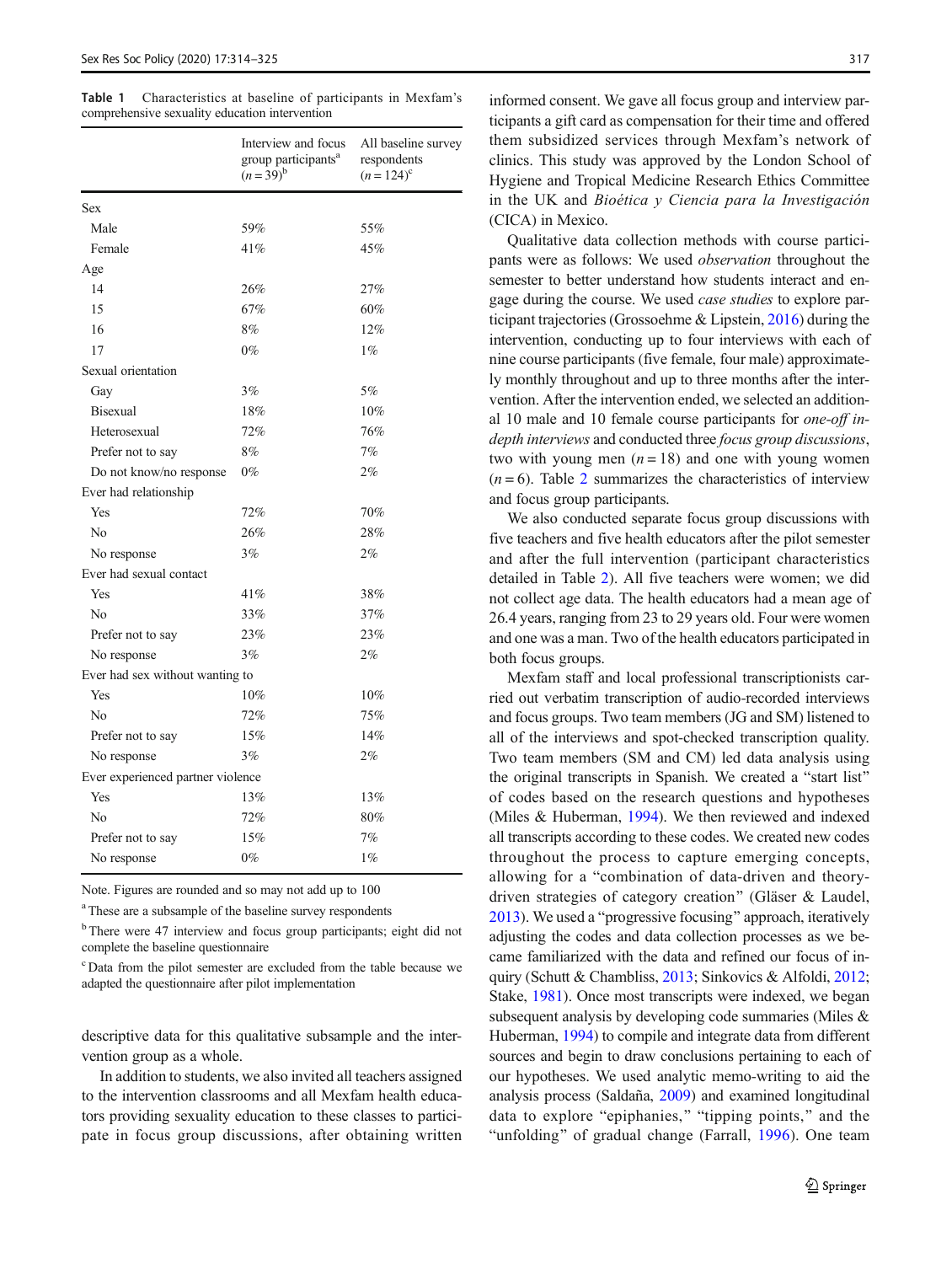<span id="page-4-0"></span>Table 2 Age and sex of interview and focus group discussion participants, by data collection method

| Data collection method             | Conducted      | Number of participants |              |       | Participant age |
|------------------------------------|----------------|------------------------|--------------|-------|-----------------|
|                                    | Total          | Women                  | Men          | Total | Median (range)  |
| Repeat interviews—students         | 33             | 5                      | 4            | 9     | $15(14-17)$     |
| One-time interview—students        | 20             | 10                     | 10           | 20    | $15(14-17)$     |
| Total interviews                   | 53             | 15                     | 14           | 29    |                 |
| Focus groups—students <sup>a</sup> | 3 <sup>b</sup> | 6                      | $18^{\rm b}$ | 24    | $15(14-16)$     |
| Focus groups-health educators      | $\mathfrak{D}$ | 4                      |              | 5     | $26(23-29)$     |
| Focus groups—teachers              | $\mathfrak{D}$ | 5                      | $\mathbf{0}$ | 5     | No data         |
| Total focus groups                 |                | 15                     | 19           | 34    |                 |

<sup>a</sup> Six of these students (4 men, 2 women) also participated in interviews

<sup>b</sup> We were aiming to include an approximately even number of men and women in the sample so we invited more men to the focus groups based on our difficulties recruiting them for individual interviews. Unexpectedly all the invited men participated, so we conducted two focus groups with men and only one with women, resulting in more men than women in the focus groups

member (SM) translated the final quotations selected for this paper in discussion with the other authors (native speakers of Spanish and English) to capture nuance, using "..." to designate omitted text. We periodically conducted meetings to discuss emerging findings. We refer to participants using pseudonyms.

#### Results

We found that Mexfam's comprehensive sexuality education course influenced participants in the following principal areas which we will discuss in turn below: critical reflection about social norms; shifts in attitudes and knowledge about violence and gender; increased communication about relationships, sexuality, and violence; taking protective and preventative actions related to violence, relationships, and sexual and reproductive health; and changing norms around gender and sexuality.

## Critical Reflection and Attitude Shifts Related to Violence and Relationships

Students, health educators, and teachers told us that during the course many participants reconsidered their perceptions of jealous and controlling behaviors that occur in relationships, such as monitoring a partner's social media. They said the course encouraged reflection and debate about the types of violence that can occur in relationships as well as the positive attributes of relationships. Some participants described reflecting on their own behavior and experiences as a result of using the Violentómetro tool (Tronco Rosas, [2012\)](#page-11-0), which was presented in the course, to analyze whether they were experiencing violence in their own relationships. The tool, developed based on formative research in Mexico (Tronco Rosas & Ocaña López, [2012](#page-11-0)), visually depicts manifestations

of partner violence ranging from subtle to severe, including types of psychological, physical, and sexual violence.

Students and health educators frequently mentioned that the group discussions in the course played a role in the process of reflecting on participants' perceptions of jealousy and controlling behaviors in relationships.

There is a lot of 'close your Facebook, we'll only use messenger', or 'block that boy [on your social media]' or 'don't dress that way' or 'why are you talking to him' … or many [such] things, right? And, well, we thought that this was fine, they do it because they love me.… And then [the facilitator] made it very clear to us that this is not because they love you, but actually because they are a possessive person. That is, if they really loved you they would accept you as you are. (Laura, young woman, 16)

Some participants said that before the course they did not think jealousy in a relationship was problematic but during the course they realized that it was. Julián said he now believes jealousy "is bad, because if you have trust in your partner, why are you going to be jealous over them?^ but that before the course he thought it was a way to show love: "I used to say ... that if they weren't jealous then they didn't love you, things like that^ (Julián, young man, 15). Julián and other participants said they now considered jealousy to be a negative attribute in a relationship, but this view was not universal among the interviewees. "Jealousy can be good because, well, it is a way to express that you care about the person. But if it becomes excessive it can be dangerous" (Vicente, young man, 15).

Alberto said that before the course many classmates believed that jealousy was a sign of love, but that even while they were starting to change their views, a television program showing at the same time as the course was promoting the opposite message.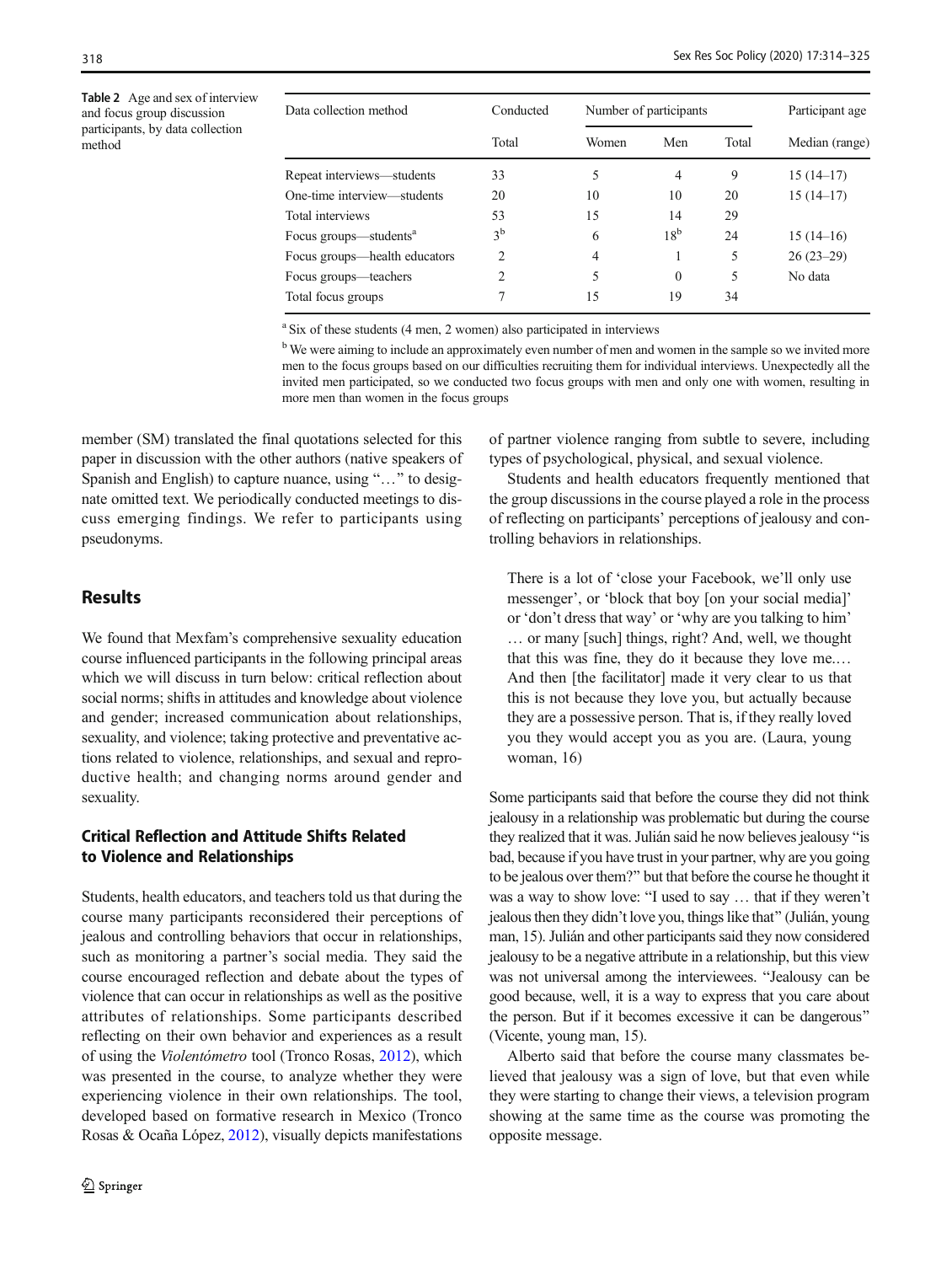There was a moment when the penny dropped for them [i.e. they realized that jealousy was bad], but afterwards the famous [television] program Enamorándonos [Loving each other] began … and the famous sexologist said, 'if there wasn't any jealousy, there wasn't any love.' And—I think that put them [my classmates] back to where they had been before the course. (Alberto, young man, 15)

Some participants mentioned that the course highlighted not only aspects of relationships that should be avoided, such as manifestations of violence, but also positive attributes of relationships. "We used an *amorómetro* [love thermometer] that started with trust, respect, avoiding jealousy. And [learned that] by avoiding jealousy most of your problems will stop. Because most problems come from jealousy" (Young man, focus group).

One teacher said she observed students questioning and reflecting on their ideas about relationships and love during the course.

For them, at this age, is it really love? Or is it a simple preference, or is it simply affection? [These questions] often confuse [them]. So for them … to be able to reflect …, to engage again [with these ideas] and reflect about their interpersonal relationships, such as friends with benefits, or friend-boyfriend, or friend or acquaintance—that is what they experienced [in the course]. (Teacher)

### Critical Reflection About Gender, Sexuality, and Relationships

Some participants said the course encouraged them to reflect on their beliefs about gender and sexuality, for example during facilitated activities in which the group engaged with and questioned prevailing social norms, such as those related to gender equity. "We were debating and [pause] came to the conclusion that [pause] they [women and men] are equal, that women can do what men can do, and men can help women and women can help men^ (Alberto, young man, 15). Others said that hearing what classmates said during the group discussion helped them reflect on their own individual beliefs.

One of the things my classmate said stayed with me. He said that the man has to work and the woman [should stay] in the house…. It made me, like, think.… I think that a woman doesn't need to always be at home… um, as if it were a prison.… I think you need to give freedom to both people in a relationship. (Marco, young man, 15)

Some participants said they changed their personal attitudes about gender and sexuality during the course, and several said that the course helped them accept their own sexuality and feel more confident talking about it.

Before, I was not sure of myself.…. And … well, it turns out that … various lessons during the course … helped me reflect and … realize … whether I was [bisexual] or not, that I was born this way, and this is who I am. (Karina, young woman, 15)

Several participants also said the course helped them develop more self-respect and confidence in their ability to make the right decisions about relationships and sexuality. For example, one participant told us the course helped her reflect and come to the conclusion that she was not ready to start having sex. One teacher said that she thought the course helped prepare young people for their interpersonal and romantic relationships.

From what I observed during the course sessions, it seems to me that for the participants it was a watershed moment, it created a different vision for their own lives, their family life, their relationship with school, and friends, and above all to help them rethink—as young people—the sexual and emotional direction of their lives. (Teacher)

#### Increased Communication About Relationships and Sexuality

Students, teachers, and health educators said that participants became more comfortable talking about relationships and sexuality as the course progressed.

Before the course, it made us … a bit embarrassed to talk about [sexual and reproductive health]. But afterwards we understood, with the course, that it was, like, very natural to talk about it. It's like any other thing, and so I now feel fine talking about it. (Gerardo, young man, 15)

Several students also said that when the Mexfam health educators shared their own personal experiences during the sessions it helped the course participants to open up about their own lives.

For some, an important part of the course was hearing the other participants' views. For some participants, this process helped them identify supportive peers. For example, one focus group participant said it was valuable to know what her classmates thought about the course topics, and another participant added that this helped them know who they could trust. "I know that all the women in my class … think the same as me, and I know that if anything ever, well, happens to me, I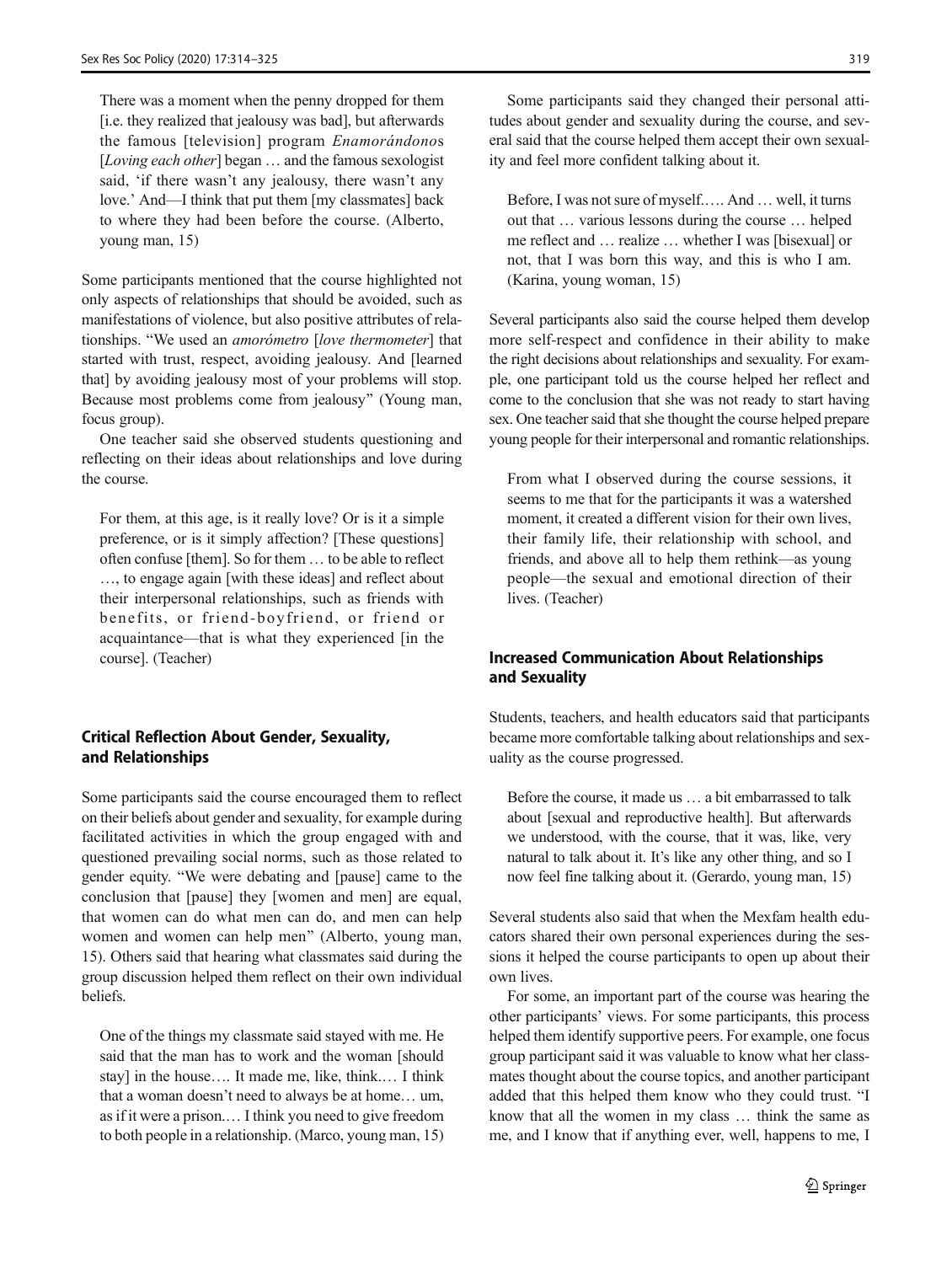know I can talk to any of them about it" (Young woman, focus group).

# Protective and Preventative Actions Related to Violence and Health

Participants in this study told us that they engaged in a range of direct actions to mitigate or respond to violence in their own relationships and those around them. Many participants said they shared the information learned in the course about relationships and violence with their friends and family members, and some said they intervened in violence around them during or after the course.

[Her boyfriend] told her that without him she was nothing, that she would never find anyone better than him.… She told us, well, that she wanted to leave him but … that he, well, wouldn't allow it. And the other [friend] was just ... she was sad because she didn't want to be with her boyfriend anymore … and he told her that if she left him, he would kill himself. So we told her that no, that she should leave him, that [pause] she should tell his mother, someone who can take care of him.… So, because of the course I already knew how I could help. (Judith, young woman, 14)

A handful of participants said they talked with their partners about different types of violence versus positive aspects of relationships.

When they told us … about what is love and what is not love.… I told him [my boyfriend] '… they told us that jealousy is bad', and he replied, 'that's right, because it means a lack of trust', and in this way, we sometimes talked about [the course contents]. (Silvia, young woman, 14)

One participant said the course prompted him to talk with his girlfriend about his dislike of her controlling behavior in their relationship. Others said that they noticed changes in their classmates' relationships. For example, one participant told us about a male classmate who at first would not let his girlfriend talk to other men, but then "his way of thinking changed and he relaxed about it" once the course began to address the topic of relationship violence (Marco, young man, 15). Another participant said a classmate had disclosed to the class that she had spoken to her boyfriend about the violent behaviors in their relationship and believed the relationship had improved as a result. Several individuals also told us that classmates had left controlling or violent relationships during or because of the course.

[The course] left them with a clear idea of what was really going on in their relationship, so they decided [to leave], saying 'it's true, it's not that he loves me. This [being possessive over me] is a type of violence.' (Laura, young woman, 16)

Students and health educators told us that course participants approached members of the Mexfam team for advice and support related to relationships and partner violence, either for themselves or to get advice on how to support friends who were experiencing violence.

There was one classmate, [the topic of] relationship violence made a big impression on her.… Because I think her boyfriend used to be, well, jealous. He used to ask for her cell phone and things like that. And, well, I think that she approached one of the girls [health educators]. And she also asked for help. (Gerardo, young man, 15)

Several Mexfam health educators said that course participants came to them to ask for information or support related to relationship violence, as in the case of one young woman who said she was scared to leave a jealous boyfriend.

A young woman … approached me and said 'I just got back together with my boyfriend, but he is very jealous.' And I told her about her options [to address her situation], and she told me 'I'm going to use one of those options … but I'm scared.' (Health educator)

The course helped participants learn that it was possible for them and other young people to seek support at Mexfam or at other health centers, and to ask for help from the health educators.

[The health educators] are people you can trust. As time passed, well, they gave me confidence … that if at any moment something happens and I need something, or want to know something … well, I can ask them for help, it won't be a problem. At the beginning I felt a bit embarrassed [talking to them], but afterwards, no, I would feel relaxed. (Miguel, young man, 15)

One health educator said that as part of the course, they deliberately reinforced reflection about young people's right to services by repeatedly extending invitations to health services and reminding participants that it was their right to access these services. Another health educator said that they observed participants begin talking during the course about their right to healthcare, and speculated that before the course they would not have considered it their right to access that healthcare.

The health educators said that participants contacted them in various ways, both during and after the course. Some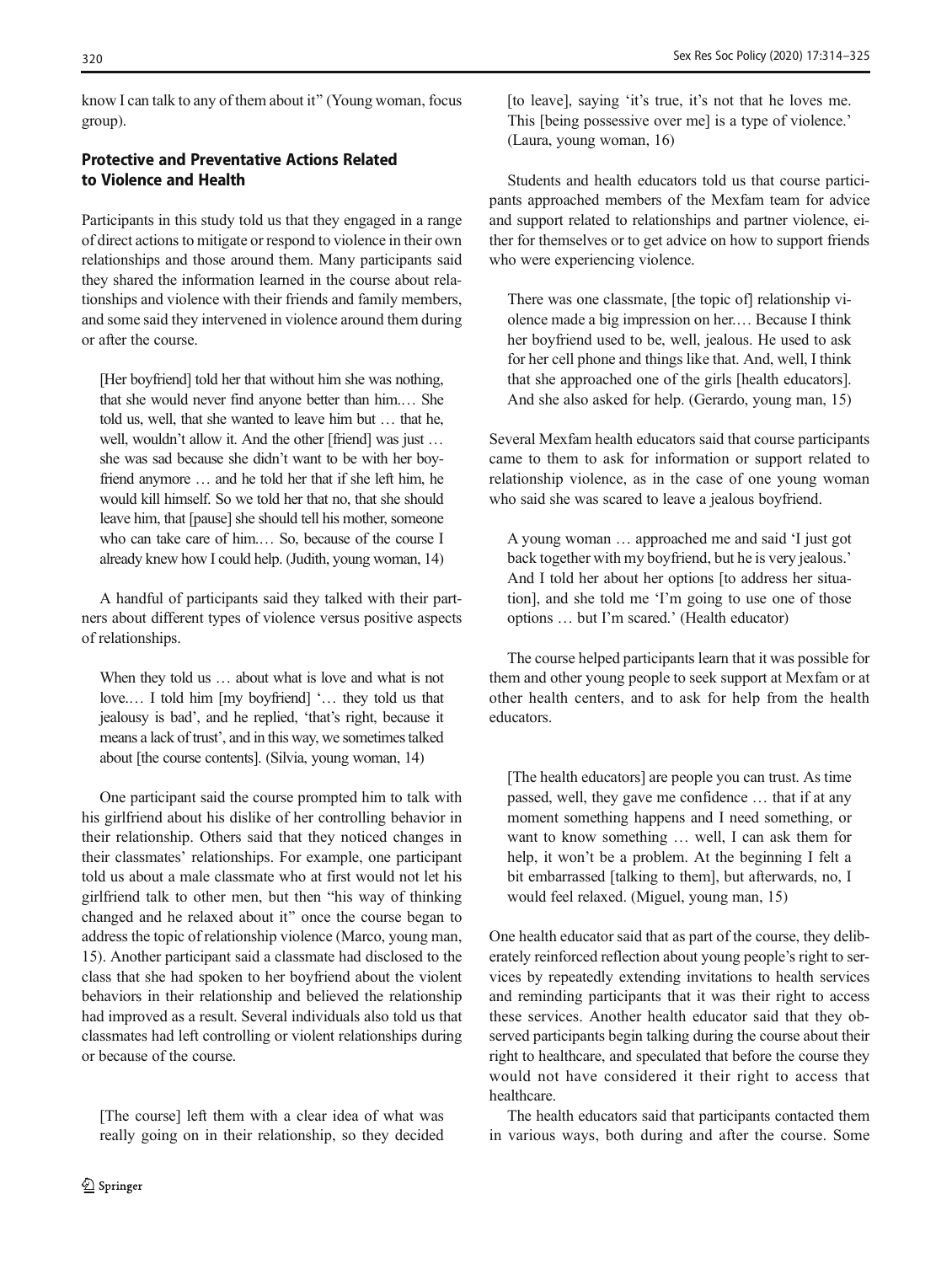approached them in person, often towards the end of the semester once they had developed trust in the health educators, and others contacted them by phone or Whatsapp. When the course ended, Mexfam organized a health fair at the school during which they provided free health services to a number of course participants in the organization's mobile health unit. The Mexfam team said that course participants generally approached their mobile health unit rather than those of other organizations offering services at the health fair, and suggested that this may relate to the trust the students had developed in the health educators during the course.

#### Changing Norms Around Gender and Sexuality

Participants described how they or their classmates changed their beliefs and behaviors relating to gender and sexuality. Several students and health educators said that participants shifted the way they spoke about these topics during the course.

[The course helped] a classmate, because he … used to make this type of comment [disparaging women], and after this I also tried to explain to him that you have to respect women.… He no longer makes that sort of comment. (Alejandro, young man, 16)

Some participants said the course taught them to engage in dialogue or communicate assertively about sexuality or gender. When asked whether he spoke with peers about the topics discussed in the course, one young man said he engaged in conversations about sexual diversity by asking questions of a classmate who identified as gay. Another participant told us:

I had a classmate who used to say that gay people disgusted him.… And then after the course he started assimilating things and then he didn't think in that way anymore.… [Beforehand] I used to hang out with him but he didn't know I was bisexual […]. Afterwards … he asked me if I was gay, and I said that 'no, I'm bisexual'. And he said to me 'that's fine, you're all right.'… After that, he changed his way of thinking. (Gerardo, young man, 15)

Students and health educators told us that a few course participants approached the Mexfam team to talk about how harmful gender norms affected their lives and to seek support. One young man who identified as homosexual told us he enjoyed wearing makeup, and that his family tried to prevent him from doing so. He said he wanted to bring his mother to Mexfam so she would learn to accept his gender expression.

I said [to my mother], it isn't fair that you criticize me, because you are completely interfering with the person I am.…. I told my mother, if you want I'll invite you to Mexfam, so that … they can tell you that it isn't ok for you to interfere with the way I am. (Gilberto, young man, 17)

Judith also asked for help from the course facilitators so that her mother would begin to understand her and accept her sexual orientation. Similarly, a health educator said that after the last session of the course, a young woman asked for information about how to work with her mother to accept her sexuality.

Another health educator said that a course participant, who was in her first year of secondary school, approached them to discuss the gender beliefs in her family, specifically their resistance to her attending school because she was a woman.

She said to me, '… I think that it is economic violence.' I asked her why. 'It's that they don't give me [money] for food …, for transportation.… I already talked to them and they told me that I don't have the right [to study] because I'm a woman. And I should get home and take care of my family.' (Health educator)

#### **Discussion**

Our study adds to the growing literature that suggests that changes in behaviors and beliefs that support the prevention of partner violence can be achieved in programmatic timeframes. We found that comprehensive sexuality education may help prevent intimate partner violence among young people, both in terms of prevention—addressing the harmful gender norms that underlie inequitable relationships as well as other risk factors for violence—and response—preparing young people to address and mitigate such violence if it happens. Our findings show how comprehensive sexuality education appears to help young people take a critical approach to social norms and respond to them accordingly. Students, teachers, and health educators credited Mexfam's course with influencing a range of attitudes and practices compatible with the objectives of gender-transformative programming and violence prevention efforts (Dworkin, Fleming, & Colvin, [2015\)](#page-10-0).

This study also responds to the call for research that examines the process of violence prevention. The course appears to promote critical reflection that helped change beliefs, intentions, and behaviors related to gender, sexuality, and violence. Reflection has also been shown elsewhere to support attitude and behavior change in related areas (Kyegombe et al., [2014;](#page-10-0) Nelson et al., [2010\)](#page-11-0). Aspects of Mexfam's course that likely contributed to this process include the use of content relevant to participants' lives and activities such as discussing vignettes designed to promote critical engagement with social norms.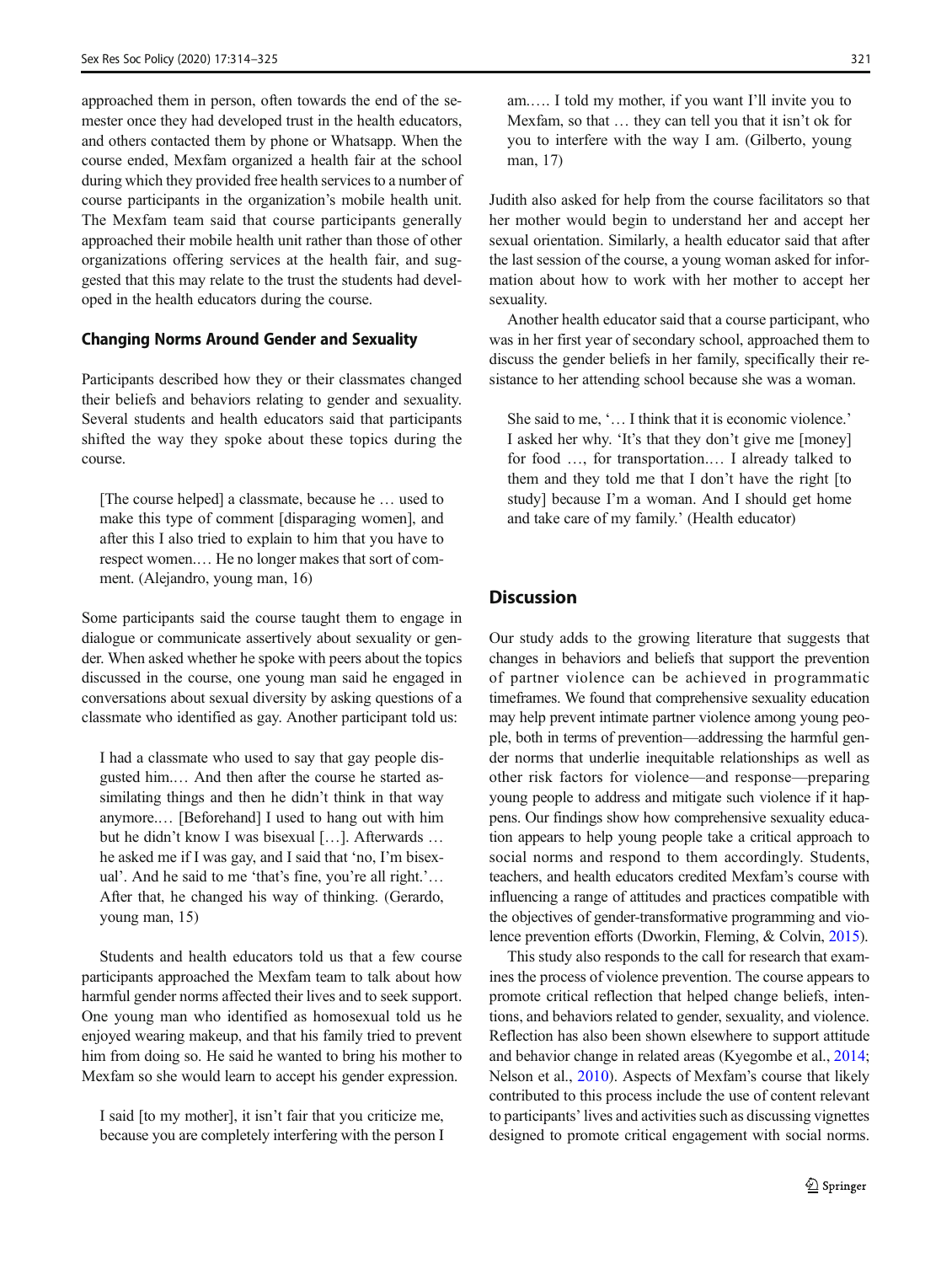Group discussions promoting open dialogue between participants and facilitators provide a space to share experiences and beliefs, debate about contradictions among these, and begin to create individual and collective narratives that help them engage with and resolve dilemmas related to the course topics. The facilitators play a crucial role in ensuring the space is safe for what is sometimes very sensitive discussion, and it is clearly important for them to be adequately trained and supported if they are to be effective, a consideration noted in international guidelines for comprehensive sexuality education (United Nations Educational Scientific and Cultural Organization, [2018](#page-11-0)). This may be of relevance for programs expecting teachers to deliver a comprehensive sexuality education curriculum with a gender-transformative approach, as they should not only be comfortable with course topics but also prepared to engage participants in critical reflection processes.

Young people are likely to encounter messages and information coming from credible sources that counter the teachings of a sexuality education course, as in the case of the television show asserting that jealousy is a sign of love; a short-term intervention may not be able to counter these contradictory societal messages, but can create space for reflection and assertive communication about different—for example, religious, cultural, or scientific understandings of love. By promoting critical reflection, comprehensive sexuality education may directly contribute to shifts in social norms. For example, facilitated group discussions questioning dominant ideas about gender equity and violence created opportunities for course participants to reconsider their beliefs, renegotiate norms within their group, and later diffuse these shifts in ideas and norms within their community—a strategy for social norms change also reported elsewhere (Cislaghi & Heise, [2018](#page-10-0); Miller & Prentice, [2016](#page-11-0)). We would suggest that this is a way that comprehensive sexuality education supports the prevention of intimate partner violence.

We identify four key elements of the course that seem crucial to supporting violence prevention: First, encouraging participants' reflection about romantic relationships, which helped them question whether jealousy and possessive behaviors are signs of love; second, helping them develop skills to communicate about sexuality, the characteristics of inequitable relationships, and reproductive health; third, encouraging care-seeking behavior; and fourth, addressing norms around gender and sexuality, for example demystifying and decreasing discrimination towards sexually diverse populations.

Mexfam's comprehensive sexuality education course helped participants consider a range of narratives of how love can be expressed, for example by rethinking jealousy and possessive behaviors as unwanted practices. This reconceptualization, which was encouraged in the course, contradicts the maintream construction of jealousy and controlling behaviors as a part of romantic love in Mexico (Flecha, Puigvert, & Redondo, [2005](#page-10-0); Ruiz, [2015](#page-11-0); Tronco Rosas, [2012](#page-11-0); Tronco Rosas & Ocaña López, [2012](#page-11-0)). The Violentómetro (Tronco Rosas, [2012](#page-11-0);

Tronco Rosas & Ocaña López, [2012\)](#page-11-0) helped participants to identify and reflect on these and other subtle or less subtle forms of relationship violence. Building on the acceptability and usefulness of the Violentómetro, Mexfam used a similar format to showcase positive and equitable relationship behaviors that could replace unwanted or violent practices.

Developing communication skills was also important. Course activities appeared to help participants overcome their embarrassment and become more confident talking about sexual and reproductive health topics in a mixed-gender environment during the course. This also appears to have prepared them to communicate about these topics outside the course with family, peers, and partners. The group discussions during the course likely helped participants to give and seek advice about sexuality, relationships, and violence within a supportive network of peers. By sharing information learned in the course with others, participants may well have created indirect effects in their social network that we have not been able to measure. Comprehensive sexuality education programs seeking to shift gender norms could explicitly support participants to be agents of change in their communities, as in other violence prevention programs (Kyegombe et al., [2014](#page-10-0); Nelson et al., [2010](#page-11-0); Starmann et al., [2017\)](#page-11-0) and other community programming seeking to shift social norms (Cislaghi, [2018\)](#page-10-0).

The course encouraged participants to seek professional advice and support regarding sexual and reproductive health and relationships, with some students approaching Mexfam for information and referrals and a smaller number reporting that they or their peers accessed health services. This suggests that the course may have helped address some of the barriers to sexual and reproductive health and partner violence services commonly encountered by young people (Mejía et al., [2010;](#page-11-0) Santhya & Jejeebhoy, [2015](#page-11-0)). This may relate to the health educators' work emphasizing the right of young people to receive services, building trust with the students, providing frequent referral to trusted providers, and being accessible by phone, social media, and text message applications such as Whatsapp. After the course ended, some participants continued to contact the health educators through these avenues, and Mexfam sustained contact with students by providing information and services on school grounds using mobile health units during a school-wide health fair.

The course addressed social norms related to gender and sexuality, for example by demystifying sexual diversity and tackling homophobic discrimination. It may be that participants who are grappling with their own sexuality or gender identity were particularly motivated to engage with the course, but in any case, the positive impact reported by gay, lesbian, bisexual, and questioning participants in the course highlights the importance of avoiding heteronormativity and addressing sexual diversity in sexuality education programs. Engaging families and teachers, which was not done as part of the evaluated intervention, might improve parent-child communication and avenues for support within the school context, which could have particular benefits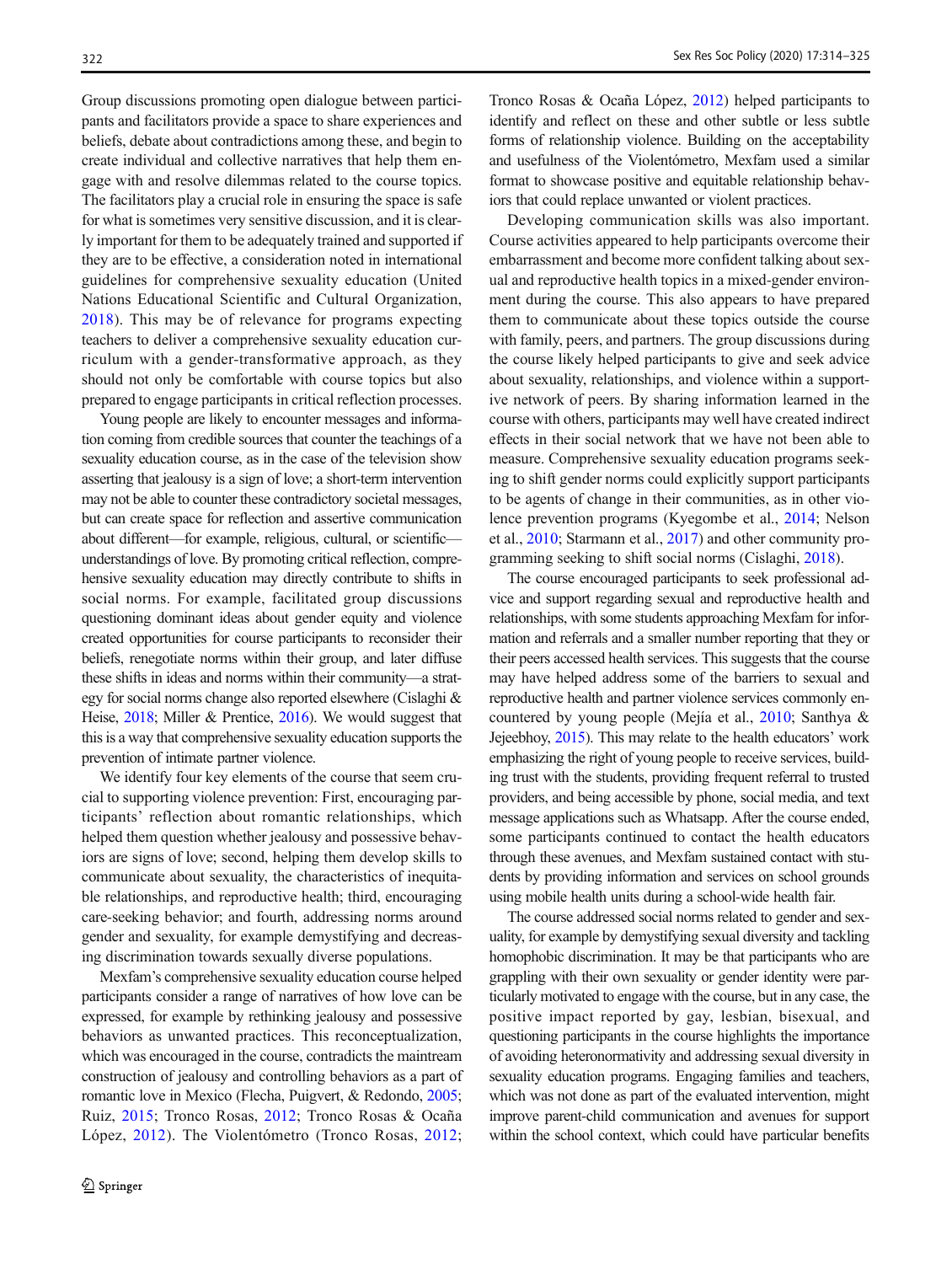<span id="page-9-0"></span>for those young people who find it challenging to communicate about their sexuality, are at risk of discrimination related to their sexual orientation or gender identity, or are particularly vulnerable to intimate partner violence.

One of this study's strengths is the close collaboration between the research and programmatic teams throughout the research process, which helped ensure that study findings would be programmatically relevant and put into practice. The study also had limitations. Intervention participants interacted repeatedly with the research team and provided generally positive feedback about the Mexfam's course. It is possible that negative feedback was not given out of politeness or for some other reason. Also, study participants were volunteers and so may have been more inclined to talk about relationships, violence, and sexuality than their non-volunteer peers. Interviews were supplemented with frequent observations of the classrooms and the course, which helped us put the interviews in context in the analysis.

Direct measurement of partner violence would be useful to assess the effects of the program in the medium term, but this brings major conceptual and methodological challenges, which is why for this study we examined the process of violence prevention rather than attempting to measure it directly. As such, this study cannot quantify the effectiveness of the intervention, but rather provides an in-depth exploration of the program's influence on the factors hypothesized in the theory of change to contribute to the process of violence prevention. This study followed participants for up to three months after the end of the intervention. Longer-term follow-up research could assess whether the shifts in beliefs and behaviors experienced by course participants are sustained over the medium- to long-term, and to what extent the course may contribute to shifting norms not only among course participants, but also within their families and communities. The current findings reflect a comprehensive sexuality education program that intervened only at the individual level rather than at wider social or cultural levels (Marston & King, [2006](#page-11-0)). It would be useful to assess whether similar interventions that systematically work not only with students, but also with teachers and families, result in intensified program effects.

In conclusion, this paper highlights some mechanisms through which comprehensive sexuality education programming with a gender-transformative approach appears to have supported prevention of and response to intimate partner violence among young people in Mexico City within programmatic timeframes. The findings, which have implications for educational policy, reinforce the importance of schools both as settings for violence and for its prevention. In Mexico, where educational institutions may resist incorporating comprehensive sexuality education, these findings help demonstrate the importance of systematically implementing this type of intervention. The results suggest that this promising and relatively short-term comprehensive sexuality education program has potential for scalability within Mexico's educational curricula as a strategy to prevent and respond to partner violence and potentially reduce homophobic

discrimination or other forms of interpersonal violence common in school settings. We identified programmatic elements that appear most likely to trigger change among participants in Mexico City, which should be tested elsewhere to examine whether or not they can have an impact on beliefs and practices related to intimate partner violence in other settings.

Acknowledgments We wish to thank the Mexfam Gente Joven health educators for their willingness to participate in the study: Ana Karen Alameda Esquivel, Benjamín Israel Bellazetín Ruíz, Diana Yaret Gutiérrez Cruz, Karla Alejandra Medina Alcántara, Sandra Hernández Ramos, and Viridiana Martínez Valencia. We also thank the School team for allowing us to conduct this research, Mckinley Bleskachek for helping with data collection, and of course, the students and teachers who agreed to spend their time talking to us.

Funding This study was funded by Mr. Stanley Eisenberg—we thank him for his generosity. We also thank the Advancing Learning and Innovation on Gender Norms (ALIGN) project for their financial support for Shelly Makleff to write this manuscript and for their team's feedback on prior drafts. The funder did not have any influence on study design, data collection, analysis, or write up.

#### Compliance with Ethical Standards

Conflict of Interest SM is a PhD candidate at LSHTM and former staff member and consultant at IPPF/WHR.

Ethical Approval All procedures performed in studies involving human participants were in accordance with the ethical standards of the institutional and/or national research committee and with the 1964 Helsinki declaration and its later amendments or comparable ethical standards. This article does not contain any studies with animals performed by any of the authors.

Informed Consent Written informed consent was obtained from all individual participants included in the study.

Open Access This article is distributed under the terms of the Creative Commons Attribution 4.0 International License (http:// creativecommons.org/licenses/by/4.0/), which permits unrestricted use, distribution, and reproduction in any medium, provided you give appropriate credit to the original author(s) and the source, provide a link to the Creative Commons license, and indicate if changes were made.

## **References**

- Abramsky, T., Watts, C. H., Garcia-Moreno, C., Devries, K., Kiss, L., Ellsberg, M., et al. (2011). What factors are associated with recent intimate partner violence? Findings from the WHO multi-country study on women's health and domestic violence. BMC Public Health, 11(109), 1–17. <https://doi.org/10.1186/1471-2458-11-109>.
- Arango, D. J., Morton, M., Gennari, F., Kiplesund, S., & Ellsberg, M. (2014). Interventions to prevent and reduce violence against women and girls: A systematic review of reviews (Vol. 10). Washington D.C. Retrieved from [http://documents.worldbank.org/curated/en/](http://documents.worldbank.org/curated/en/2014/01/20426963/interventions-prevent-or-reduce-violence-against-women-girls-systematic-review-reviews) [2014/01/20426963/interventions-prevent-or-reduce-violence](http://documents.worldbank.org/curated/en/2014/01/20426963/interventions-prevent-or-reduce-violence-against-women-girls-systematic-review-reviews)[against-women-girls-systematic-review-reviews.](http://documents.worldbank.org/curated/en/2014/01/20426963/interventions-prevent-or-reduce-violence-against-women-girls-systematic-review-reviews) Accessed 5 Oct 2015.
- Barker, G., Aguayo, F., & Correa, P. (2013). Understanding men's violence against women: Findings from the IMAGES survey in Brazil,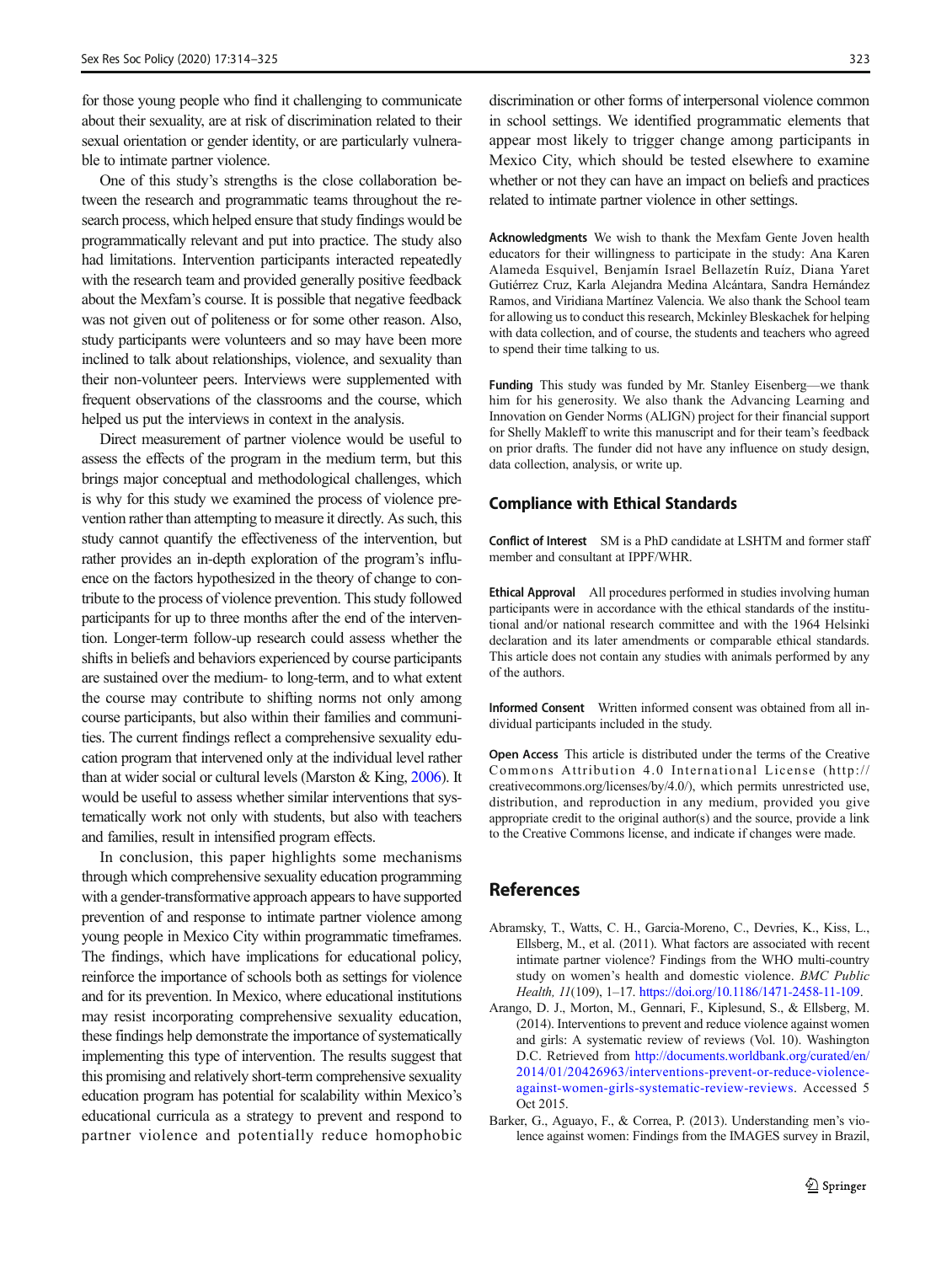<span id="page-10-0"></span>Chile and Mexico. Rio de Janeiro. Retrieved from [www.promundo.](http://www.promundo.org.br/en) [org.br/en.](http://www.promundo.org.br/en) Accessed 16 Jan 2016.

- Blanc, A. K., Melnikas, A., Chau, M., & Stoner, M. (2013). A review of the evidence on multi-sectoral interventions to reduce violence against adolescent girls. Retrieved from [http://www.girleffect.org/](http://www.girleffect.org/media?id=3013) [media?id=3013](http://www.girleffect.org/media?id=3013). Accessed 5 Oct 2015.
- Blum, R. W., Mmari, K., & Moreau, C. (2017). It begins at 10: How gender expectations shape early adolescence around the world. Journal of Adolescent Health, 61(4), S3–S4. [https://doi.org/10.](https://doi.org/10.1016/j.jadohealth.2017.07.009) [1016/j.jadohealth.2017.07.009](https://doi.org/10.1016/j.jadohealth.2017.07.009).
- Breuer, E., Lee, L., De Silva, M., & Lund, C. (2016). Using theory of change to design and evaluate public health interventions: A systematic review. Implementation Science, 11(1). [https://doi.org/10.](https://doi.org/10.1186/s13012-016-0422-6) [1186/s13012-016-0422-6](https://doi.org/10.1186/s13012-016-0422-6).
- Chandra-Mouli, V., Gómez Garbero, L., Plesons, M., Lang, I., & Corona Vargas, E. (2018). Evolution and resistance to sexuality education in Mexico. Global Health: Science and Practice, 6(1), 137–149. [https://doi.org/10.9745/GHSP-D-17-00284.](https://doi.org/10.9745/GHSP-D-17-00284)
- Chandra-Mouli, V., Plesons, M., Adebayo, E., Amin, A., Avni, M., Kraft, J. M., Lane, C., Brundage, C. L., Kreinin, T., Bosworth, E., Garcia-Moreno, C., & Malarcher, S. (2017). Implications of the global early adolescent study's formative research findings for action and for research. Journal of Adolescent Health, 61(4), S5-S9. [https://doi.](https://doi.org/10.1016/j.jadohealth.2017.07.012) [org/10.1016/j.jadohealth.2017.07.012](https://doi.org/10.1016/j.jadohealth.2017.07.012).
- Cislaghi, B. (2018). The story of the "now-women": Changing gender norms in rural West Africa. Development in Practice, 28(2), 257– 268. <https://doi.org/10.1080/09614524.2018.1420139>.
- Cislaghi, B., & Heise, L. (2018). Theory and practice of social norms interventions: Eight common pitfalls. Globalization and Health, 14(83), 1–10. <https://doi.org/10.1186/s12992-018-0398-x>.
- Dworkin, S. L., Fleming, P. J., & Colvin, C. J. (2015). The promises and limitations of gender-transformative health programming with men: Critical reflections from the field. Culture, Health & Sexuality, 17 Suppl 2(sup2), S128–S143. [https://doi.org/10.1080/13691058.](https://doi.org/10.1080/13691058.2015.1035751) [2015.1035751](https://doi.org/10.1080/13691058.2015.1035751).
- Ellsberg, M., Arango, D. J., Morton, M., Gennari, F., Kiplesund, S., Contreras, M., & Watts, C. (2015). Prevention of violence against women and girls: What does the evidence say? The Lancet, 385(9977), 1555–1566. [https://doi.org/10.1016/S0140-6736\(14\)](https://doi.org/10.1016/S0140-6736(14)61703-7) [61703-7](https://doi.org/10.1016/S0140-6736(14)61703-7).
- Farrall, S. (1996). What is qualitative longitudinal research? (Qualitative Series No. 11). Papers in Social Research Methods. London. Retrieved from [http://www.lse.ac.uk/methodology/pdf/QualPapers/](http://www.lse.ac.uk/methodology/pdf/QualPapers/Stephen-Farrall-Qual%20Longitudinal%20Res.pdf) [Stephen-Farrall-Qual Longitudinal Res.pdf](http://www.lse.ac.uk/methodology/pdf/QualPapers/Stephen-Farrall-Qual%20Longitudinal%20Res.pdf). Accessed 1 March 2016.
- Flecha, A., Puigvert, L., & Redondo, G. (2005). Socialización preventiva de la violencia de género. Feminismo/S, 6, 107–120.
- Fonner, V. A., Armstrong, K. S., Kennedy, C. E., O'Reilly, K. R., & Sweat, M. D. (2014). School based sex education and HIV prevention in low- and middle-income countries: A systematic review and meta-analysis. PLoS One, 9(3), e89692. [https://doi.org/10.1371/](https://doi.org/10.1371/journal.pone.0089692) [journal.pone.0089692.](https://doi.org/10.1371/journal.pone.0089692)
- Fulu, E., & Kerr-Wilson, A. (2015). What works to prevent violence against women and girls? Evidence review of interventions to prevent violence against women and girls. Retrieved from [http://www.](http://www.whatworks.co.za/resources/all-resources/publications/item/70-global-evidence-reviews-paper-2-interventions-to-prevent-violence-against-women-and-girls) [whatworks.co.za/resources/all-resources/publications/item/70](http://www.whatworks.co.za/resources/all-resources/publications/item/70-global-evidence-reviews-paper-2-interventions-to-prevent-violence-against-women-and-girls) [global-evidence-reviews-paper-2-interventions-to-prevent](http://www.whatworks.co.za/resources/all-resources/publications/item/70-global-evidence-reviews-paper-2-interventions-to-prevent-violence-against-women-and-girls)[violence-against-women-and-girls.](http://www.whatworks.co.za/resources/all-resources/publications/item/70-global-evidence-reviews-paper-2-interventions-to-prevent-violence-against-women-and-girls) Accessed 6 March 2016.
- Gläser, J., & Laudel, G. (2013). Qualitative social life with and without coding: Two methods for early stage data analysis in qualitative research aiming at causal explanations. Forum Qualitative Sozialforschung / Forum: Qualitative Social Research, 14(2), 1– 25. <https://doi.org/10.1016/j.jenvp.2010.03.006>.
- Gómez Espinoza, L. M. (2006). El desplazamiento de prácticas impresas y la apropiación de prácticas digitales: Un estudio con alumnos del bachillerato tecnológico aprendiendo a usar la computadora en la

<u>4</u> Springer

escuela. Revista Brasileira de Educação, 11(31), 58–79. [https://doi.](https://doi.org/10.1590/S1413-24782006000100006) [org/10.1590/S1413-24782006000100006](https://doi.org/10.1590/S1413-24782006000100006).

- Grossoehme, D., & Lipstein, E. (2016). Analyzing longitudinal qualitative data: The application of trajectory and recurrent cross-sectional approaches. BMC Research Notes, 9(1), 1-5. [https://doi.org/10.](https://doi.org/10.1186/s13104-016-1954-1) [1186/s13104-016-1954-1](https://doi.org/10.1186/s13104-016-1954-1).
- Haberland, N. (2015). The case for addressing gender and power in sexuality and HIV education: A comprehensive review of evaluation studies. International Perspectives on Sexual and Reproductive Health, 41(1), 31–42. <https://doi.org/10.1363/4103115>.
- Haberland, N., & Rogow, D. (2015). Sexuality education: Emerging trends in evidence and practice. Journal of Adolescent Health, 56(1), S15–S21. [https://doi.org/10.1016/j.jadohealth.2014.08.013.](https://doi.org/10.1016/j.jadohealth.2014.08.013)
- Heise, L. (2011). What works to prevent partner violence? An evidence overview. London: STRIVE Research Consortium, London School of Hygiene and Tropical Medicine. 978 0 902657 85 2.
- Holden, J., Bell, E., & Schauerhammer, V. (2015). We want to learn about good love: Findings from a qualitative study assessing the links between comprehensive sexuality education and violence against women and girls. London. Retrieved from [http://www.awid.org/publications/](http://www.awid.org/publications/study-we-want-learn-about-good-love) [study-we-want-learn-about-good-love.](http://www.awid.org/publications/study-we-want-learn-about-good-love) Accessed 19 Feb 2016.
- Instituto Nacional de Estadística y Geografía. (2018a). Anuario estadístico y geográfico de los Estadus Unidos Mexicanos 2018. Aguascalientes, Mexico. Retrieved from [http://internet.contenidos.inegi.org.mx/](http://internet.contenidos.inegi.org.mx/contenidos/Productos/prod_serv/contenidos/espanol/bvinegi/productos/nueva_estruc/AEGEUM_2018/702825107000.pdf) [contenidos/Productos/prod\\_serv/contenidos/espanol/bvinegi/](http://internet.contenidos.inegi.org.mx/contenidos/Productos/prod_serv/contenidos/espanol/bvinegi/productos/nueva_estruc/AEGEUM_2018/702825107000.pdf) [productos/nueva\\_estruc/AEGEUM\\_2018/702825107000.pdf](http://internet.contenidos.inegi.org.mx/contenidos/Productos/prod_serv/contenidos/espanol/bvinegi/productos/nueva_estruc/AEGEUM_2018/702825107000.pdf). Accessed 24 Feb 2019.
- Instituto Nacional de Estadística y Geografía. (2018b). Mujeres y Hombres en México 2018. Aguascalientes, Mexico. Retrieved from [http://cedoc.inmujeres.gob.mx/documentos\\_download/MHM\\_](http://cedoc.inmujeres.gob.mx/documentos_download/MHM_2018.pdf) [2018.pdf.](http://cedoc.inmujeres.gob.mx/documentos_download/MHM_2018.pdf) Accessed 21 Feb 2019.
- Instituto Nacional de Salud Pública. (2015). Estudio sobre la Prevención del Embarazo en Adolescentes desde las Masculinidades: Informe final. Cuernavaca. Retrieved from [https://backend.aprende.sep.gob.mx/](https://backend.aprende.sep.gob.mx/media/uploads/proedit/resources/estudio_sobre_la_pre_9f57284c.pdf) [media/uploads/proedit/resources/estudio\\_sobre\\_la\\_pre\\_9f57284c.pdf](https://backend.aprende.sep.gob.mx/media/uploads/proedit/resources/estudio_sobre_la_pre_9f57284c.pdf). Accessed 13 Oct 2018.
- Jewkes, R., Flood, M., & Lang, J. (2015). From work with men and boys to changes of social norms and reduction of inequities in gender relations: A conceptual shift in prevention of violence against women and girls. The Lancet, 385(9977), 1580–1589. [https://doi.org/10.](https://doi.org/10.1016/S0140-6736(14)61683-4) [1016/S0140-6736\(14\)61683-4](https://doi.org/10.1016/S0140-6736(14)61683-4).
- Jewkes, R., Nduna, M., Levin, J., Jama, N., Dunkle, K., Puren, A., & Duvvury, N. (2008). Impact of stepping stones on incidence of HIV and HSV-2 and sexual behaviour in rural South Africa: Cluster randomised controlled trial. BMJ, 337, a506. [https://doi.org/10.](https://doi.org/10.1136/bmj.a506) [1136/bmj.a506](https://doi.org/10.1136/bmj.a506).
- Kirby, D., Laris, B, & Rolleri, L. (2006). Sex and HIV education programs for youth: Their impact and important characteristics. Retrieved from [http://hivhealthclearinghouse.unesco.org/sites/](http://hivhealthclearinghouse.unesco.org/sites/default/files/resources/bie_sex_hiv-education_programs_youth_impact_characteristics_en.pdf) [default/files/resources/bie\\_sex\\_hiv-education\\_programs\\_youth\\_](http://hivhealthclearinghouse.unesco.org/sites/default/files/resources/bie_sex_hiv-education_programs_youth_impact_characteristics_en.pdf) impact characteristics en.pdf.
- Kirby, D. B. (2008). The impact of abstinence and comprehensive sex and STD/HIV education programs on adolescent sexual behavior. Sexuality Research & Social Policy, 5(3), 18-27. [https://doi.org/](https://doi.org/10.1525/srsp.2008.5.3.18) [10.1525/srsp.2008.5.3.18](https://doi.org/10.1525/srsp.2008.5.3.18).
- Krug, E. G., Mercy, J. A., Dahlberg, L. L., & Zwi, A. B. (2002). The world report on violence and health. The Lancet, 360(9339), 1083– 1088. [https://doi.org/10.1016/S0140-6736\(02\)11133-0.](https://doi.org/10.1016/S0140-6736(02)11133-0)
- Kyegombe, N., Starmann, E., Devries, K. M., Michau, L., Nakuti, J., Musuya, T., Watts, C., & Heise, L. (2014). "SASA! is the medicine that treats violence^. Qualitative findings on how a community mobilisation intervention to prevent violence against women created change in Kampala, Uganda. Global Health Action, 7, 25082. [https://doi.org/10.3402/gha.v7.25082.](https://doi.org/10.3402/gha.v7.25082)
- Marston, C. (2004). Gendered communication among young people in Mexico: Implications for sexual health interventions. Social Science